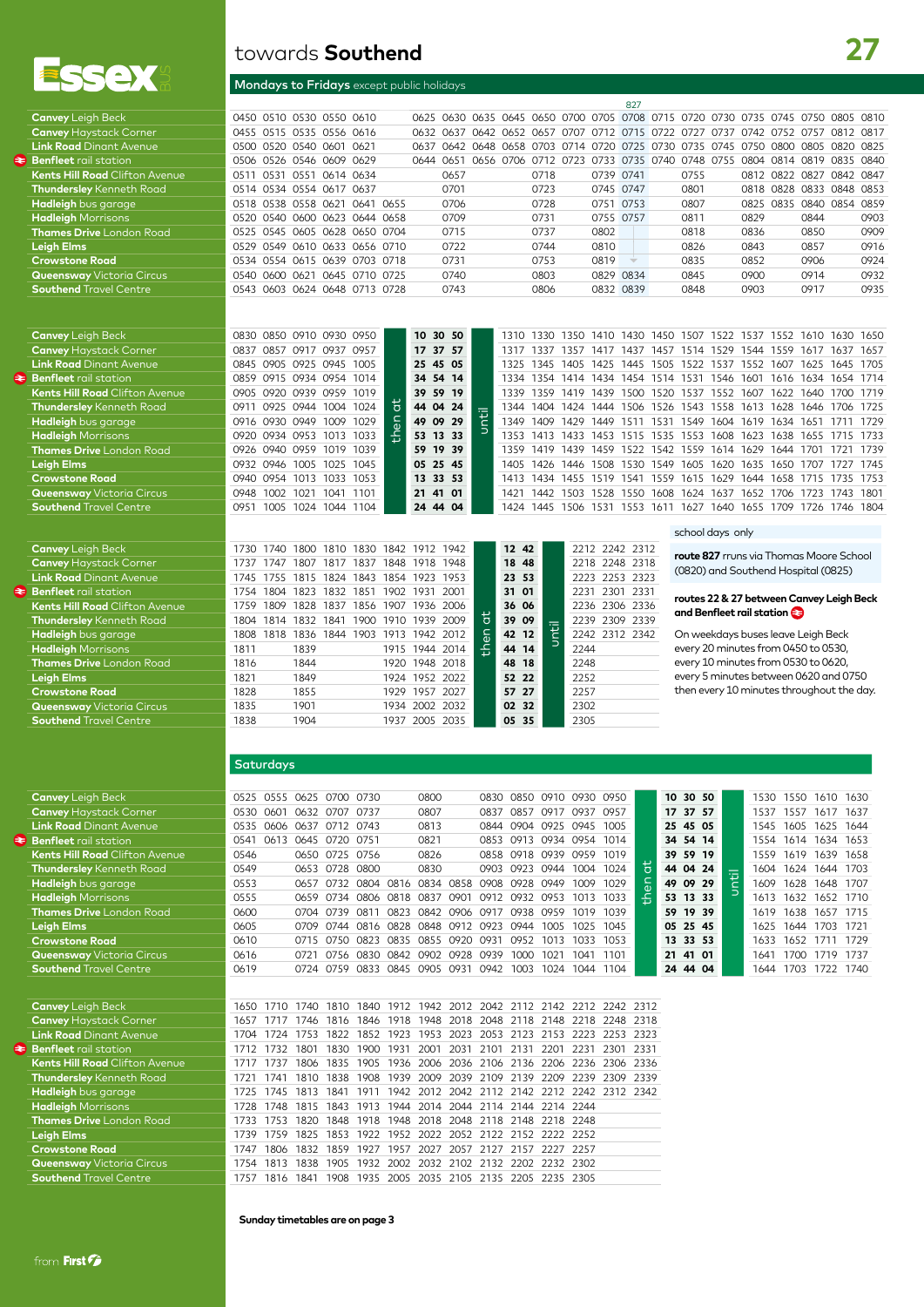

| <b>Southend Travel Centre</b>         |
|---------------------------------------|
| Victoria Station Interchange          |
| <b>Westcliffe Crowstone Road</b>      |
| <b>Leigh Elms</b>                     |
| <b>Thames Drive London Road</b>       |
| Hadleigh church                       |
| <b>Hadleigh</b> The Memorial          |
| <b>Thundersley</b> Kenneth Road       |
| <b>Kents Hill Road Clifton Avenue</b> |
| <b>Benfleet</b> rail station          |
| <b>Link Road Dinant Avenue</b>        |
| <b>Canvey Haystack Corner</b>         |
| <b>Canvey Leigh Beck</b>              |
|                                       |

| <b>Southend</b> Travel Centre         |
|---------------------------------------|
| <b>Victoria Station Interchange</b>   |
| <b>Westcliffe</b> Crowstone Road      |
| <b>Leigh Elms</b>                     |
| <b>Thames Drive</b> London Road       |
| Hadleigh church                       |
| <b>Hadleigh</b> The Memorial          |
| <b>Thundersley Kenneth Road</b>       |
| <b>Kents Hill Road Clifton Avenue</b> |
| <b>E</b> Benfleet rail station        |
| <b>Link Road Dinant Avenue</b>        |
| <b>Canvey Haystack Corner</b>         |
| <b>Canvey Leigh Beck</b>              |

| <b>Southend Travel Centre</b>         |
|---------------------------------------|
| ₹ Victoria Station Interchange        |
| <b>Westcliffe</b> Crowstone Road      |
| <b>Leigh Elms</b>                     |
| <b>Thames Drive</b> London Road       |
| Hadleigh church                       |
| <b>Hadleigh</b> The Memorial          |
| <b>Thundersley Kenneth Road</b>       |
| <b>Kents Hill Road Clifton Avenue</b> |
| <b>Benfleet</b> rail station          |
| <b>Link Road</b> Dinant Avenue        |
| <b>Canvey Haystack Corner</b>         |
| Capuau Loigh Poel                     |

| <b>Southend Travel Centre</b>         |
|---------------------------------------|
| Victoria Station Interchange          |
| <b>Westcliffe</b> Crowstone Road      |
| <b>Leigh Elms</b>                     |
| <b>Thames Drive</b> London Road       |
| Hadleigh church                       |
| <b>Hadleigh</b> The Memorial          |
| Thundersley Kenneth Road              |
| <b>Kents Hill Road Clifton Avenue</b> |
| <b>Benfleet</b> rail station          |
| <b>Link Road</b> Dinant Avenue        |
| <b>Canvey Haystack Corner</b>         |
| <b>Canvey</b> Leigh Beck              |
|                                       |
|                                       |
| <b>Southend Travel Centre</b>         |
| Victoria Station Interchange          |
| <b>Westcliffe</b> Crowstone Road      |
| <b>Leigh Elms</b>                     |
| <b>Thames Drive</b> London Road       |
| Hadleigh church                       |
| <b>Hadleigh</b> The Memorial          |

| <b>Indigersiey</b> Nenneth Rodd      |
|--------------------------------------|
| <b>Kents Hill Road Clifton Avenu</b> |
| <b>Benfleet</b> rail station         |
| <b>Link Road Dinant Avenue</b>       |
| <b>Canvey Haystack Corner</b>        |
| <b>Canvey</b> Leigh Beck             |
|                                      |

## towards **Canvey**

### Mondays to Fridays except public holidays

| <b>Southend Travel Centre</b>         | 0.500 | O530        | 0600                                                             |           |           |                          |      | 0620 0640 0700 0720 0740 0800 0820      |                          |           |           | 0840 0900 0920 0940 |           |      |                | 00 <sup>1</sup> | 20 40 |      |           | 340       | 1400      | 1420           | 1440 |
|---------------------------------------|-------|-------------|------------------------------------------------------------------|-----------|-----------|--------------------------|------|-----------------------------------------|--------------------------|-----------|-----------|---------------------|-----------|------|----------------|-----------------|-------|------|-----------|-----------|-----------|----------------|------|
| Victoria Station Interchange          | 0503  | 0533        | 0603                                                             |           |           |                          |      | 0623 0644 0704 0724 0744 0804 0824      |                          |           | 0844 0904 |                     | 0924      | 0944 |                | 04              | 24 44 |      |           | 1344      | 1404      | 1424           | 1444 |
| <b>Westcliffe</b> Crowstone Road      | 0510  |             | 0540 0610 0630 0651 0712 0733 0754 0814 0834 0854 0914 0934 0954 |           |           |                          |      |                                         |                          |           |           |                     |           |      |                | 14              | 34 54 |      |           | 1354      | 1414 1434 |                | 1454 |
| Leigh Elms                            | 0516  |             | 0546 0616 0636 0658 0721                                         |           |           |                          |      | 0743 0806 0826 0845 0903 0922           |                          |           |           |                     | 0942      | 1002 |                | 22              | 42 02 |      |           | 1402      | 1422      | 1443           | 1504 |
| <b>Thames Drive</b> London Road       | 0521  | 0551        | 0621                                                             | 0641      | 0703 0727 |                          | 0751 | 0815 0834                               |                          | 0852 0909 |           | 0927                | 0947      | 1007 |                | 27              | 47    | 07   |           | 1407      | 1427      | 1448           | 1510 |
| Hadleigh church                       | 0524  | 0554        | 0625                                                             |           |           | 0645 0708 0732 0757 0821 |      |                                         | 0839 0857 0914 0932 0952 |           |           |                     |           | 1012 | ō              | 32              | 52 12 |      |           | 1412      | 1432 1453 |                | 1516 |
| <b>Hadleigh</b> The Memorial          | 0526  | 0556 0627   |                                                                  | 0647      | 0711      |                          |      | 0735 0800 0824 0842 0900 0917 0935 0955 |                          |           |           |                     |           | 1015 | $\overline{6}$ | 35              | 55 15 |      |           | 1415      |           | 1435 1456 1519 |      |
| <b>Thundersley</b> Kenneth Road       | 0529  | 0559 0630   |                                                                  | 0651      |           |                          |      | 0716 0740 0806 0830 0848 0906 0923      |                          |           |           | 0941                | 1001      | 1021 | 좀              | 41              | 01    | 21   |           | 1421      | 1441      | 1502           | 1526 |
| <b>Kents Hill Road</b> Clifton Avenue | 0533  | <b>0603</b> | 0634                                                             | 0655 0720 |           | 0744                     | 0811 | 0835                                    | 0853 0910                |           | 0927      | 0945                | 1005      | 1025 |                | 45              | 05 25 |      |           | 1425      | 1446      | 1507           | 1531 |
| <b>Benfleet</b> rail station          | 0539  | 0609        | 0640 0703 0729 0753 0822 0846 0904 0922 0939 0957                |           |           |                          |      |                                         |                          |           |           |                     | 1017      | 1037 |                | 57              | 17 37 |      |           | 1437      | 1458 1519 |                | 1543 |
| <b>Link Road</b> Dinant Avenue        |       |             | 0545 0615 0646 0709 0735 0759 0828 0852 0910 0928 0945           |           |           |                          |      |                                         |                          |           |           | 1003                | 1023      | 1043 |                | 03              | 23 43 |      |           | 1443      | 1504 1525 |                | 1549 |
| <b>Canvey Haystack Corner</b>         | 0551  | 0621        | 0652                                                             | 0715      | 0741      |                          |      | 0805 0834 0858 0916 0934 0951           |                          |           |           | 1009                | 1029      | 1049 |                | 09              | 29 49 |      |           | 1449      | 1510      | 1531           | 1555 |
| <b>Canvey</b> Leigh Beck              | 0558  | 0628        | 0659 0722 0748 0813 0842 0906 0924 0942 0959                     |           |           |                          |      |                                         |                          |           |           | 1017                | 1037      | 1057 |                | 17              | 37    | 57   |           | 1457      | 1518 1539 |                | 1603 |
|                                       |       |             | 827                                                              |           |           |                          |      |                                         |                          |           |           |                     |           |      |                |                 |       |      |           |           |           |                |      |
| <b>Southend Travel Centre</b>         | 1500  | 1515        | 1535 1530 1545                                                   |           |           | 1600                     | 1620 |                                         | 1640                     |           | 1700      |                     | 1720      |      | 1740 1800      |                 |       |      | 1820      | 1840      |           | 1910 1940      |      |
| Victoria Station Interchange          | 1504  | 1519        | 1540 1534 1549                                                   |           |           | 1604 1624                |      |                                         | 1644                     |           | 1704      |                     | 1724      |      | 1743           | 1803            |       |      | 1823      | 1843      |           | 1913           | 1943 |
| <b>Westcliffe</b> Crowstone Road      | 1514  | 1529        |                                                                  |           | 1544 1559 | 1614 1634                |      |                                         | 1654                     |           | 1714      |                     | 1734      |      | 1752 1812      |                 |       |      | 1831      | 1851      |           | 1920           | 1950 |
| <b>Leigh Elms</b>                     | 1524  | 1540        |                                                                  |           |           | 1556 1610 1624 1643      |      |                                         | 1702                     |           | 1722      |                     | 1742      |      | 1800 1819      |                 |       |      | 1838      | 1858      |           | 1927           | 1957 |
| <b>Thames Drive</b> London Road       | 1530  | 1546        |                                                                  | 1603      | 1617      | 1631                     | 1650 |                                         | 1708                     |           | 1728      |                     | 1747      |      | 1805           | 1824            |       |      | 1843      | 1902      |           | 1931           | 2001 |
| <b>Hadleiah</b> church                | 1536  | 1552        | 1607                                                             | 1609      | 1623      | 1637                     | 1656 |                                         | 1714                     |           | 1734      |                     | 1752      |      | 1810           | 1829            |       |      | 1847      | 1906      |           | 1935           | 2005 |
| <b>Hadleigh</b> The Memorial          | 1539  | 1555        | 1609                                                             | 1612 1626 |           | 1640 1659                |      |                                         | 1717                     |           | 1737      |                     | 1755      |      | 1813 1832      |                 |       |      | 1850      | 1908      |           | 1937           | 2007 |
| <b>Thundersley</b> Kenneth Road       | 1546  | 1602        | 1615                                                             | 1619 1633 |           | 1647                     | 1705 |                                         | 1723                     |           | 1742      |                     | 1800      |      | 1818           | 1836            |       |      | 1854      | 1912      |           | 1940           | 2010 |
| <b>Kents Hill Road</b> Clifton Avenue | 1551  | 1607        | 1620                                                             | 1624      | 1638      | 1652                     | 1710 |                                         | 1727                     |           | 1746      |                     | 1804      |      | 1822           | 1840            |       |      | 1858      | 1916      |           | 1944           | 2014 |
| <b>Benfleet</b> rail station          | 1603  | 1619        | 1629                                                             | 1636 1650 |           | 1704                     | 1722 | 1730                                    | 1739                     | 1750      | 1757      | 1809                | 1815      | 1825 | 1833           | 1848            |       | 1855 | 1906      | 1922      | 1930      | 1950           | 2020 |
| <b>Link Road</b> Dinant Avenue        | 1609  | 1625        | 1637                                                             | 1642 1657 |           | 1711                     | 1729 | 1737                                    | 1746 1757                |           | 1804      | 1816                | 1822      | 1832 | 1840           | 1855            |       | 1901 | 1912      | 1928      | 1936      | 1956           | 2026 |
| <b>Canvey</b> Haystack Corner         | 1615  | 1631        | 1645                                                             | 1648      | 1703      | 1717                     | 1735 | 1743                                    | 1752                     | 1803      | 1810      | 1822                | 1828      | 1838 | 1846           | 1901            |       | 1907 | 1918      | 1934      | 1942      | 2002           | 2032 |
| <b>Canvey</b> Leiah Beck              | 1623  | 1639        | 1655 1656 1711                                                   |           |           | 1725                     | 1743 | 1751                                    | 1800                     | 1810      | 1817      | 1829                | 1835 1845 |      | 1853           | 1908            |       |      | 1914 1924 | 1940 1948 |           | 2008           | 2038 |
|                                       |       |             |                                                                  |           |           |                          |      |                                         |                          |           |           |                     |           |      |                |                 |       |      |           |           |           |                |      |

#### school days only

**route 827** runs via Southend Hospital (1547) Thomas Moore School (1550) and Kingswood Drive (1556)

### routes 22 & 27 between Benfleet rail station **and Canvey Leigh Beck**

buses leave Benfleet station about every 10 minutes until 1720, then about every 6 -7 minutes until 1930

#### **Saturdays**

**Canvey** Leigh Beck **08 38** 0008

then at

**10 40**

**Westcliffe** Crowstone Road **20 50** 2320

until

**40 10** <sup>2</sup> 2340 **Kanton Avenue 144** 14<br> **50 20** 2350 **Benfleet** rail station **50 20** 2350

**Link Road** Dinant Avenue **56 26** 2356 **Canvey 32** 0002<br>**08 38** 0008

**13 43** 2313<br>**20 50** 2320

**Leigh Elms 27 57** 2327 **31 01**  $\overline{a}$  2331 **Hadison 35 05 12** 2335 **Hadleigh** The Memorial **37 07** 2337

2310

| <b>Southend</b> Travel Centre         |                | 0625 |      | 0705 0735 0805 |                                              |                     | 0835 0900 0920 0940 |           |      |        | 00 20 40 |  | 1600 | 1620      | 1640                          | 1710 | 1740 1810 |  |
|---------------------------------------|----------------|------|------|----------------|----------------------------------------------|---------------------|---------------------|-----------|------|--------|----------|--|------|-----------|-------------------------------|------|-----------|--|
| Victoria Station Interchange          |                | 0628 |      | 0709 0739 0809 |                                              |                     | 0839 0904 0924 0944 |           |      |        | 04 24 44 |  | 1604 | 1624      | 1644 1714                     |      | 1744 1813 |  |
| <b>Westcliffe</b> Crowstone Road      |                | 0635 |      | 0717 0747 0817 |                                              |                     | 0848 0914 0934 0954 |           |      |        | 14 34 54 |  |      |           | 1614 1634 1654 1723           |      | 1753 1821 |  |
| Leigh Elms                            |                | 0641 |      | 0725 0755 0825 |                                              |                     | 0856 0922 0942 1002 |           |      |        | 22 42 02 |  |      | 1622 1642 | 1702                          | 1731 | 1800 1828 |  |
| <b>Thames Drive</b> London Road       |                | 0646 |      |                | 0730 0800 0830                               |                     | 0901 0927 0947 1007 |           |      |        | 27 47 07 |  | 1627 |           | 1647 1707 1736 1804 1832      |      |           |  |
| <b>Hadleigh</b> church                |                | 0650 |      | 0735 0805 0835 |                                              |                     | 0906 0932 0952 1012 |           |      | ਨ      | 32 52 12 |  |      |           | 1632 1652 1712 1740 1808 1836 |      |           |  |
| <b>Hadleigh</b> The Memorial          | 0623 0653 0713 |      |      |                | 0738 0808 0838 0900                          | 0909 0935 0955 1015 |                     |           |      |        | 35 55 15 |  |      |           | 1635 1655 1715 1742           |      | 1810 1838 |  |
| Thundersley Kenneth Road              |                |      |      |                | 0626 0657 0717 0742 0812 0843 0906 0915 0941 |                     |                     | 1001      | 1021 | $\div$ | 41 01 21 |  | 1641 | 1701      | 1721                          | 1747 | 1815 1842 |  |
| <b>Kents Hill Road</b> Clifton Avenue | 0630 0701      |      | 0721 |                | 0746 0816 0847 0910 0919 0945                |                     |                     | 1005 1025 |      |        | 45 05 25 |  |      |           | 1645 1705 1725 1751           |      | 1819 1846 |  |
| <b>Benfleet</b> rail station          |                |      |      |                | 0636 0707 0727 0753 0826 0858 0921 0930 0957 |                     |                     | 1017 1037 |      |        | 57 17 37 |  | 1657 | 1715      | 1735 1801                     |      | 1827 1853 |  |
| <b>Link Road</b> Dinant Avenue        |                |      |      |                | 0642 0713 0733 0759 0832 0904 0927 0936 1003 |                     |                     | 1023      | 1043 |        | 03 23 43 |  |      | 1703 1721 | 1741                          | 1807 | 1833 1859 |  |
| <b>Canvey Haystack Corner</b>         | 0648 0719 0739 |      |      |                | 0805 0838 0910 0933 0942                     |                     | 1009                | 1029      | 1049 |        | 09 29 49 |  | 1709 | 1727      | 1747                          | 1813 | 1839 1905 |  |
| <b>Canvey</b> Leigh Beck              |                |      |      |                | 0655 0726 0746 0812 0845 0918 0941           | 0950 1017           |                     | 1037      | 1057 |        | 17 37 57 |  | 1717 |           | 1734 1754 1820 1845 1911      |      |           |  |
|                                       |                |      |      |                |                                              |                     |                     |           |      |        |          |  |      |           |                               |      |           |  |

| <b>Southend</b> Travel Centre         |      | 1840 1910 1940 2010 2040 2110 2140 2210 2240 2310 |  |  |  |  |
|---------------------------------------|------|---------------------------------------------------|--|--|--|--|
| Victoria Station Interchange          |      | 1843 1913 1943 2013 2043 2113 2143 2213 2243 2313 |  |  |  |  |
| <b>Westcliffe</b> Crowstone Road      | 1851 | 1920 1950 2020 2050 2120 2150 2220 2250 2320      |  |  |  |  |
| <b>Leigh Elms</b>                     |      | 1858 1927 1957 2027 2057 2127 2157 2227 2257 2327 |  |  |  |  |
| <b>Thames Drive</b> London Road       |      | 1902 1931 2001 2031 2101 2131 2201 2231 2301 2331 |  |  |  |  |
| <b>Hadleigh</b> church                |      | 1906 1935 2005 2035 2105 2135 2205 2235 2305 2335 |  |  |  |  |
| <b>Hadleigh</b> The Memorial          |      | 1908 1937 2007 2037 2107 2137 2207 2237 2307 2337 |  |  |  |  |
| <b>Thundersley</b> Kenneth Road       |      | 1912 1940 2010 2040 2110 2140 2210 2240 2310 2340 |  |  |  |  |
| <b>Kents Hill Road</b> Clifton Avenue |      | 1916 1944 2014 2044 2114 2144 2214 2244 2314 2344 |  |  |  |  |
| <b>Benfleet</b> rail station          |      | 1922 1950 2020 2050 2120 2150 2220 2250 2320 2350 |  |  |  |  |
| <b>Link Road</b> Dinant Avenue        |      | 1928 1956 2026 2056 2126 2156 2226 2256 2326 2356 |  |  |  |  |
| <b>Canvey Haystack Corner</b>         |      | 1934 2002 2032 2102 2132 2202 2232 2302 2332 0002 |  |  |  |  |
| <b>Canvey</b> Leigh Beck              |      | 1940 2008 2038 2108 2138 2208 2238 2308 2338 0008 |  |  |  |  |
|                                       |      |                                                   |  |  |  |  |

#### **Sunday timetables are on page 3**

| $\overline{a}$<br>then | 00 20 40 |            |      |      | 1600 1620 1640 1710 1740 1810 |  |
|------------------------|----------|------------|------|------|-------------------------------|--|
|                        | 04 24 44 |            |      |      | 1604 1624 1644 1714 1744 1813 |  |
|                        | 14 34 54 |            | 1614 |      | 1634 1654 1723 1753 1821      |  |
|                        | 22 42 02 |            |      |      | 1622 1642 1702 1731 1800 1828 |  |
|                        | 27 47 07 |            | 1627 |      | 1647 1707 1736 1804 1832      |  |
|                        | 32 52 12 |            |      |      | 1632 1652 1712 1740 1808 1836 |  |
|                        | 35 55 15 | <b>TEL</b> | 1635 |      | 1655 1715 1742 1810 1838      |  |
|                        | 41 01 21 |            | 1641 |      | 1701 1721 1747 1815 1842      |  |
|                        | 45 05 25 |            | 1645 |      | 1705 1725 1751 1819 1846      |  |
|                        | 57 17 37 |            | 1657 |      | 1715 1735 1801 1827 1853      |  |
|                        | 03 23 43 |            | 1703 | 1721 | 1741 1807 1833 1859           |  |
|                        | 09 29 49 |            | 1709 |      | 1727 1747 1813 1839 1905      |  |
|                        | 17 37 57 |            | 1717 |      | 1734 1754 1820 1845 1911      |  |